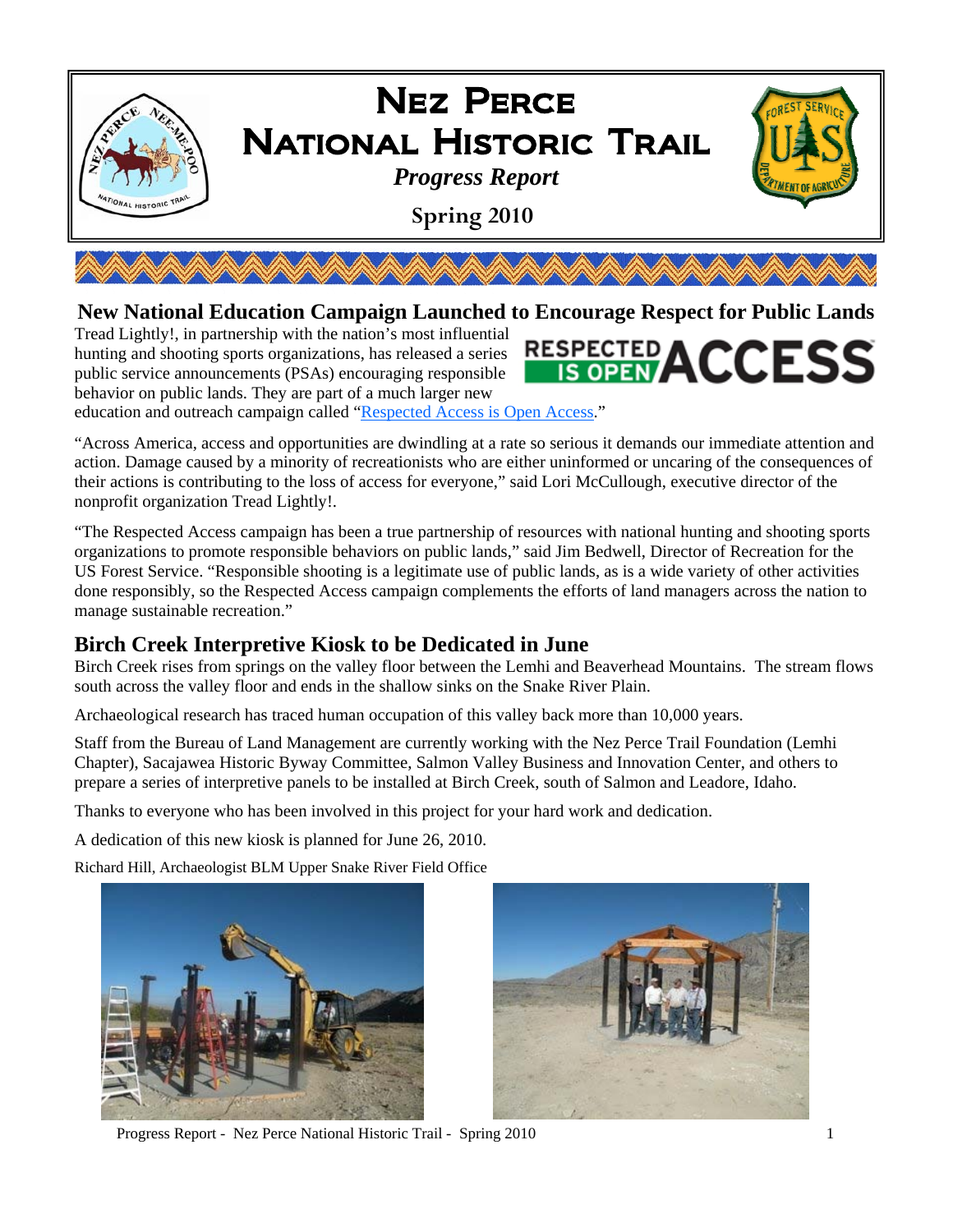#### **Yellowstone Historic Center News**

Thanks for being an important part of the Yellowstone Historic Center in 2009! It was a great year for our organization. Because of the help and interest of preservationists like you, the YHC museum was able to operate for its ninth season, telling the story of transportation and visitation to Yellowstone and interpreting our unique local history. Special thanks to our hard working museum front desk staff, to our dedicated Board of Directors, and to our finance secretary Carol Leasure, who was always there to help YHC with her devotion, expertise, and countless talents.

We have many exciting projects planned for 2010. Our BRAND NEW website went live in mid January. Look for the return of our monthly enewsletter, which will be accessible via our website; look for our Museum Annual Report, which will also be accessible via our website; look for NEW EXHIBITS and SPECIAL PROGRAMS in the museum summer 2010, including Wings Into West, telling the story of air travel into West Yellowstone; look for many volunteer opportunities to be announced, including help with inventorying our collections; and look for upcoming information on our Ninth Annual Heritage Celebration Saturday, July 24, 2010.

We are also planning a large membership drive, so please think about renewing your membership, or joining for the first time. Memberships are available at various levels of support, and benefits at all levels include free admission to the YHC museum, free passes for friends and family, 15% off in our museum store, free admission to all events and lectures at the museum, and, of course, the best benefit is helping to preserve our history and historic buildings.

The YHC will open for the 2010 season on Saturday May 8.

Thanks again, from your friends at the YHC.

Jen Cantu Curator and Museum Manager Yellowstone Historic Center

#### **Chief Joseph Trail Ride to Take Place in Big Hole Country This Summer**

The Appaloosa Horse Club will be conducting their  $46<sup>th</sup>$ annual Chief Joseph Trail Ride (CJTR) July 18 – 24, 2010. This ride was established in 1965 by George Hatley and a handful of ApHC members to commemorate the Nez Perce people and the Appaloosa horse. It retraces, as closely as possible, the 1,200 mile route taken by the tribe in their flight from the U.S. cavalry in 1877. Each year the riders cover a 100 mile segment of the trail. It takes thirteen years to complete the entire route. Participation in the ride has grown from two dozen in that first year to nearly 200 riders today. At one time the ride exceeded 400 participants. Many members of the Nez Perce Tribe join this trek to honor their ancestors and participate in their cultural history.

This year the ride will start near Jackson, Montana in the Big Hole Valley, continue along the Continental Divide Trail and Bannock Pass to Leadore in the Lemhi Valley of Idaho. For additional information please visit the Appaloosa Horse Club website or contact the Trail as Distance Coordinator at trailrides@appaloosa.com or call 208-882-5578 ext 221.

Kevin Pullen Trails

Department Appaloosa Horse Club



Appaloosa horses in camp, Bitterroot valley, Montana. Chief Joseph Trail Ride 2009. Photo by Tafra Donberger



2009 Chief Joseph Trail Ride: Lead Riders for the Chief Joseph Trail Ride enter Big Hole National Battlefield. Photo courtesy of the National Park Service

*See more photos from the 2009 CJTR on page 9*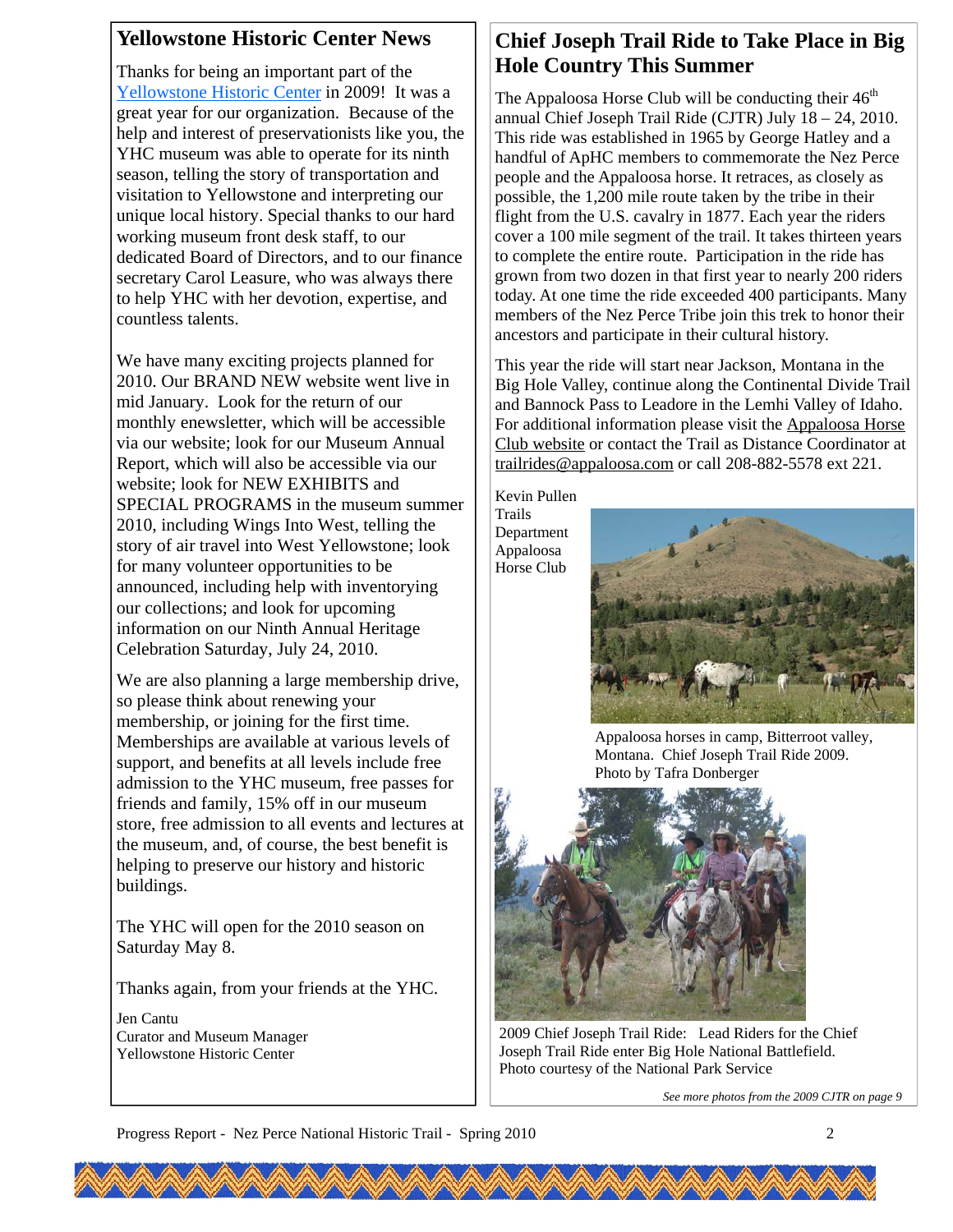## **10th Annual Camas Festival Weippe Idaho May 28-30, 2010**

The theme for this year Weippe Camas Festival is "Road to the Buffalo." The festival format provides a unique way to serve visitors and bring awareness to the remarkable trail systems in our area. The Road to the Buffalo theme uses the Nez Perce legend of the brave boy and grizzly bear over the high mountain trail that teaches us still about the resources of this great land.

Through a series of speakers and interpretative programs, Festival organizers identify and promote opportunities for people to become actively involved the stewardship, management, and preservation of the Nez Perce Trail, as well as identify and interpret the importance of other trails that are established in our area.

The 2010 event premiers our new photo contest program entitled "Nature Shots Along the Trail" with categories of wildlife and scenic for both youth and adult. We are featuring Ben Marra, professional photographer along with speakers, Lynn Laughley, Gwen Carter, and Robbin Johnston, historians in special areas of Nez Perce travel and customs, as well as geological changes and history of the land.

The Festival starts Friday, May 28 and runs through Sunday, May 30, 2010. So mark your calendar now and we'll see you in Weippe, ID.

For additional information and a full schedule of events please visit the Camas Festival website at: http://www.weippe.com/ and click on schedule.

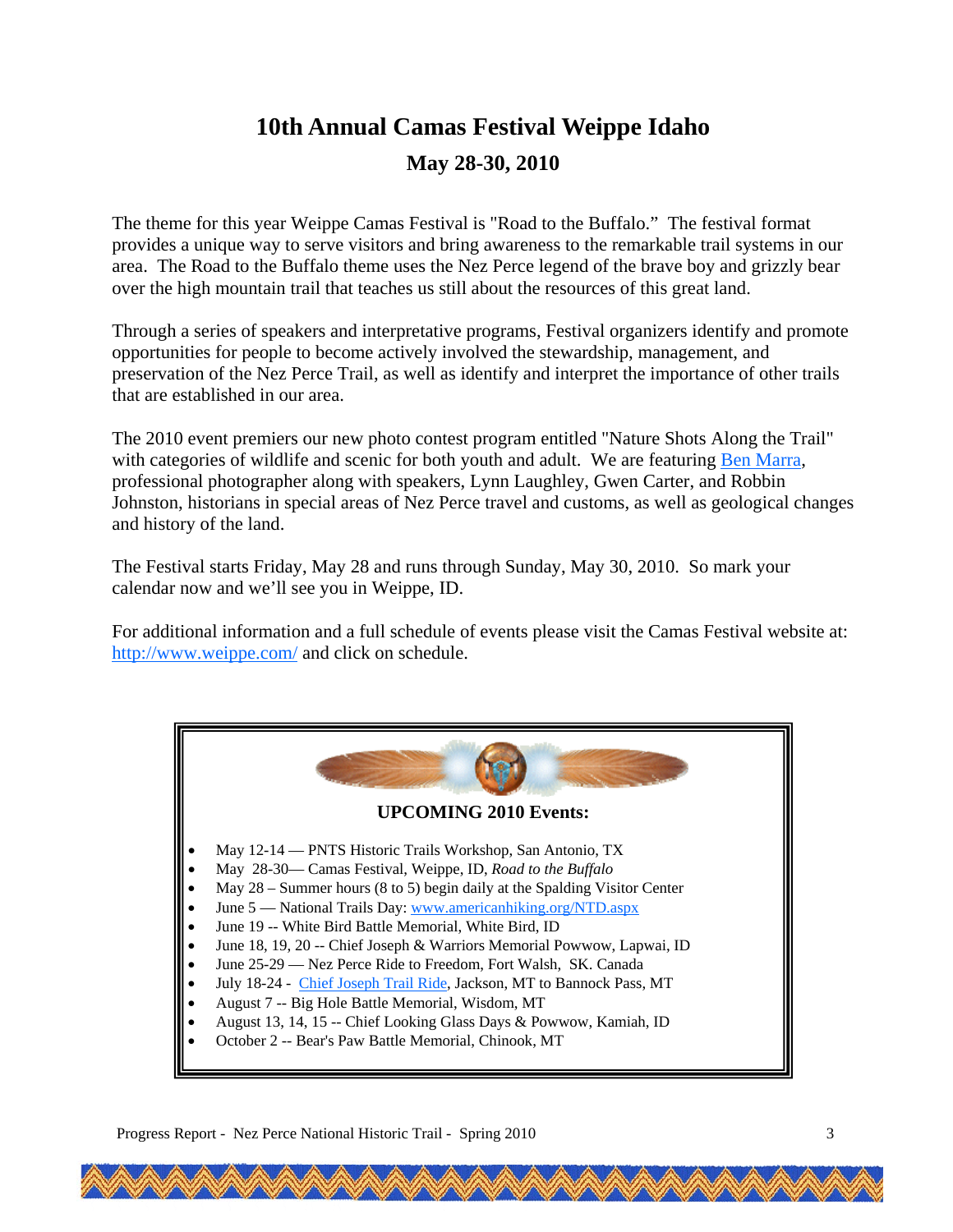

## **News From the Nez Perce Trail Foundation:**

The start of a New Year is always one of hope and enthusiasm and to go forward with the work of the Foundation to preserve, protect and **EXECUTE:** Commemorate the Nez Perce National Historic Trail.

**January** is the month that the Foundation finalizes the operational plans for the year. Our operational plans were to get the Cost Share Agreements completed for FY 2010. We proposed six projects, and the first reports were that we were granted only two, our general operational project and the Teacher Education Project in Yellowstone National Park. None of the proposed interpretive projects were approved. There are two carry over projects from FY 2009 that were not completed last year. These include Howard Springs and Riverside Park. These projects have been requested to be carried over to FY 2010.

During the month of **February,** Hike the Hill and preparation for this event kept the Foundation staff busy. As a member of the Partnership for the National Trail System, the Foundation took part in this annual event in Washington D.C. We visited all the 16 Congressional Offices which the NPNHT crosses and all the Federal Agencies that manage the land along the Trail. Reports on our activities were reported in our annual report. This can be found on the NPTF web site http://nezpercetrail.net/

The Foundation received grants totaling \$63,500.00. For this NPTF returned 12,275 hours of volunteer time and funds equaling \$263,319 for 41.5% return for every tax dollar we received. The Nez Perce National Historic Trail receives \$610,000.00 for the US Forest Service to administrate the NPNHT.

Collectively the Partnership for the National Trail System (PNTS), 28 National Historic & Scenic Trails, reported 907,435 volunteer hours and funds for a total of \$11,746,238 return to the Federal Government for work on the National Trail System.

The highlight of this year's American Hiking Society's *Hike the Hill*: Trails Advocacy Week, was our actually "Hiking the Hill." Members of the PNTS hiked from the Lincoln Memorial to the steps of the National Capital.

**In March** the winter board of directors meeting was held in Nespelem, WA, at the CC Credit Union conference room. It was a conference call meeting. The minutes of the meeting can be found on the web site http://nezpercetrail.net/i/NPTFminutesWinter%2010.pdf

The next big moment for the Foundation will be the dedication of the kiosk at Birch Creek in southeastern Idaho. This will take place on June 26, 2010 at the site. See additional information on page 1 of this report.

Jim Evans Executive Director Nez Perce Trail Foundation



Jim Evans in Washington DC for Hike The Hill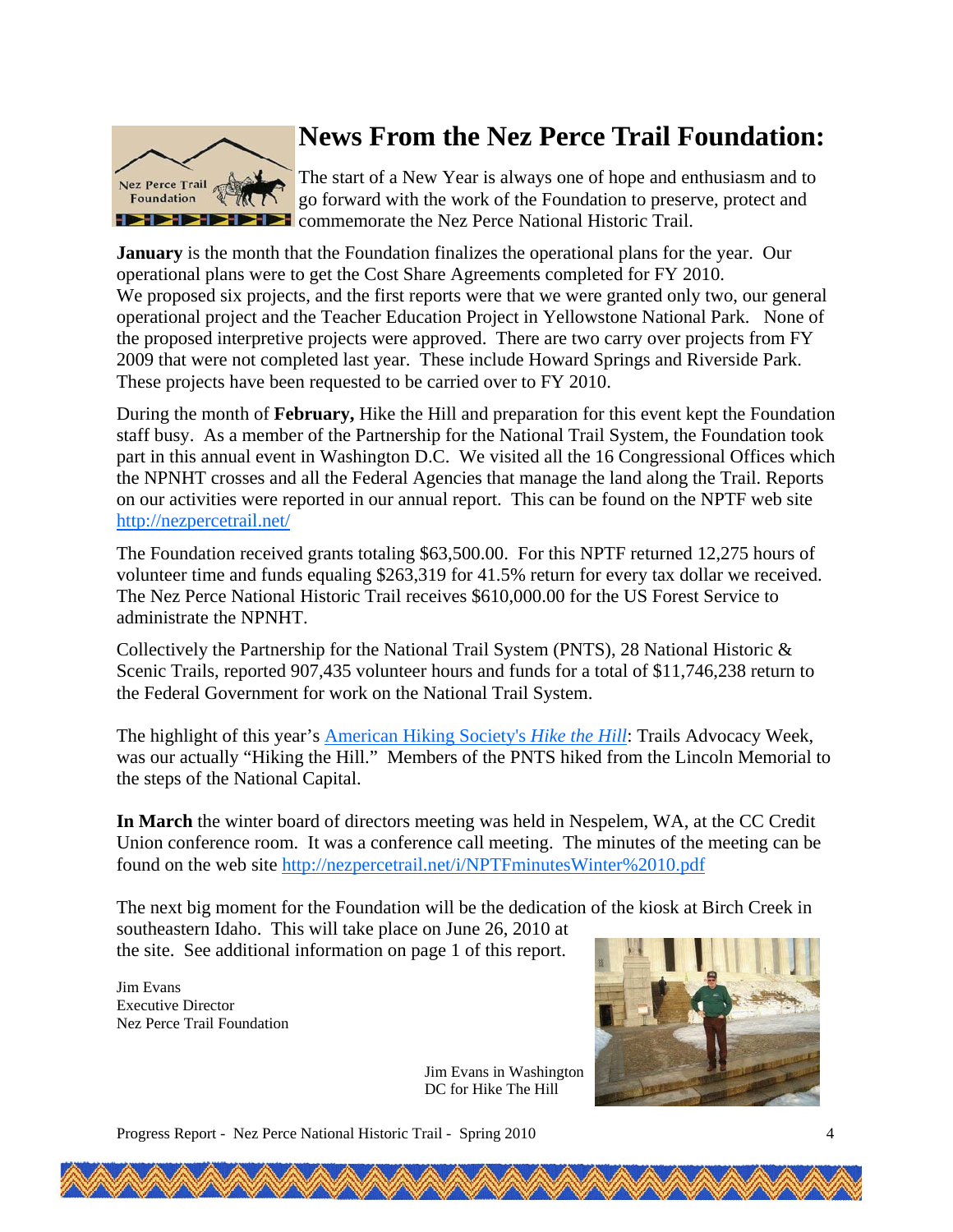

# **News From the National Park Service:**

### **Big Hole National Battlefield**

Work is scheduled to begin in June on renovations to the Big Hole Visitor Center (as reported in the Winter Progress Report).

"Coyote Camp" will be held the week of May 24. During this camp youth will be exposed to a number of Nez Perce cultural demonstrators. Staff from other parks and schools around Montana and Idaho will have an opportunity to participate in this intensive learning experience.

During the camp students will go around the park to educational stations to learn about the Nez Perce culture and what happened at Big Hole in August of 1877. They will also have the opportunity to explore a range of other subjects in morning or afternoon sessions. The weeklong camp is expected to bring in almost 1,000 students and teachers to the park. There is still some space available. For additional information please contact Leslie Lula at 406-689- 3155 or the Big Hole National Battlefield.

Steve Black Superintendent Big Hole National Battlefield

#### **Yellowstone National Park**

To honor the Nez Perce people and to commemorate their journey through Yellowstone during the Nez Perce War of 1877, two wayside exhibit panels have been developed for installation in Yellowstone National Park. During the past several years, members of the Nez Perce Tribe, Confederated Tribes of the Umatilla Indian Reservation, and Confederated Tribes of the Colville Indian Reservation participated in several meetings and an in-park tour. Their accounts and commentary became an important part of the reference materials for these exhibits. Artist Nakia Williamson-Cloud illustrated a likely scene from the 1877 journey through Yellowstone, and his beautifully rendered painting now provides the focal point on one of the panels. Exhibit content went through a review process with participation by tribal members. Both 36" x 24" exhibit panels (see them below) will be installed in early summer in a kiosk near Nez Perce Creek, between Madison Junction and Old Faithful.

Jo Suderman, Exhibit Specialist Yellowstone National Park



Progress Report - Nez Perce National Historic Trail - Spring 2010 5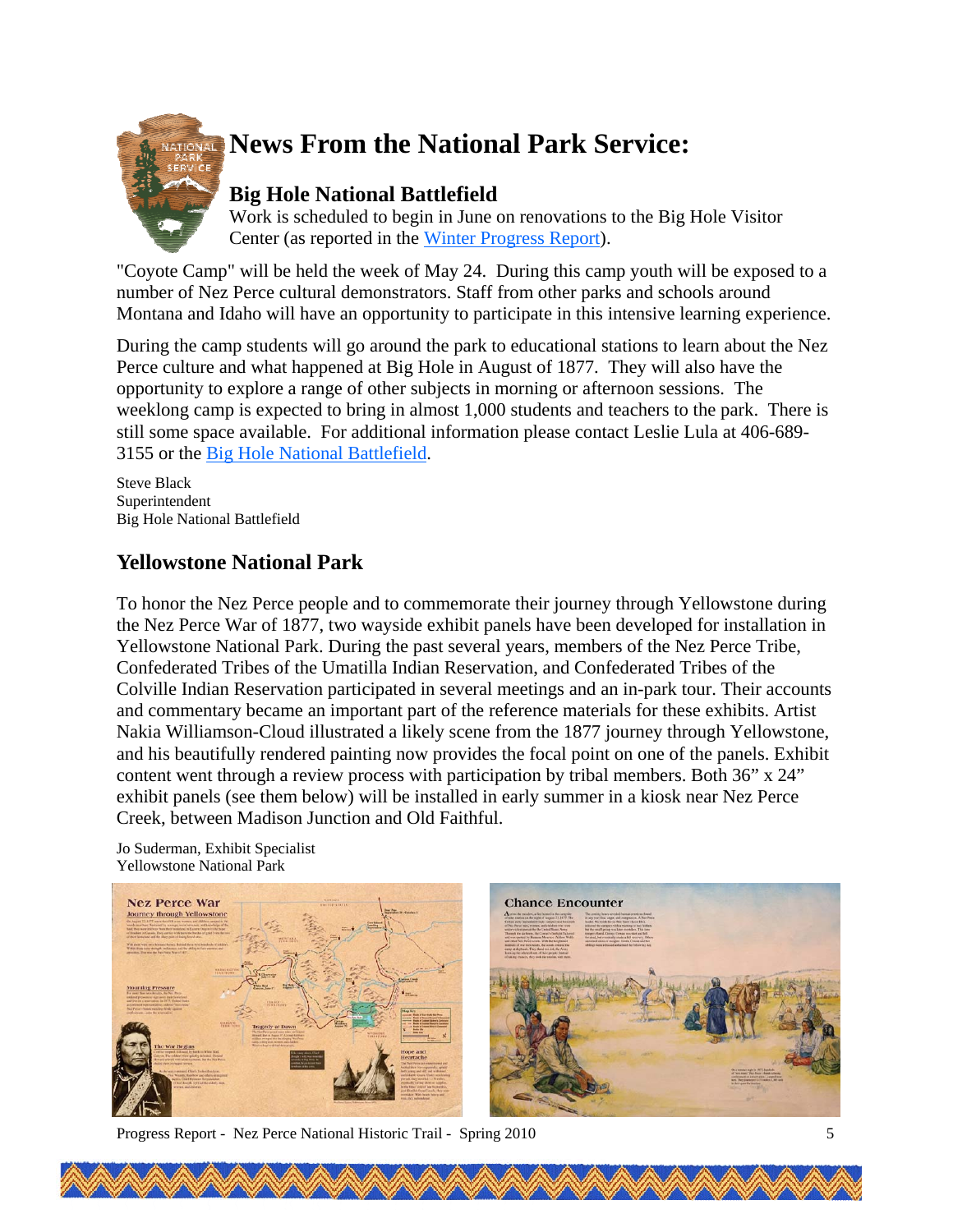

# **News From the National Park Service:**

### **Nez Perce National Historical Park**

Park visitation from January 1 to December 31, 2009 was 49,822 at Big Hole; 5,667at Bear Paw; and 97,379 visitors at Spalding.

The last tribal consultation for new Big Hole exhibits was in October at Nespelem. The final exhibit plan was delivered in March, and the fabrication contract will be let in May. A new visitor center roof and fire suppression system will be installed beginning in June, during which a temporary visitor contact station will be located in the housing area. The new exhibits will then be installed, after which the visitor center will reopen in 2011.

Nez Perce National Historical Park received funding for a new introductory film for the Spalding visitor center, to replace the 1980s *Nez Perce: Portrait of a People*. Script development with tribal consultation is anticipated to begin in August, with filming to follow. The new film will be 18 to 20 minutes long, and is expected to debut in 2012.

The old Spalding post office was removed and revegetated in March, and a new trail system is being established through the Spalding area.

The park's resource management program continues its camas monitoring activities at Big Hole and the Weippe Prairie site in cooperation with the NPS Upper Columbia Basin Network. Field work at the latter site will again occur with student participation from the Timberline, Craigmont, and Lapwai high schools during May 24-28, 2010.

In 2009 the curatorial division began correcting deficiencies in museum accession records; the second phase, completed last fall, reviewed ca. 4,000 items and their records in two early accessions. To date 7,500+ items and their associated catalog records in 10 accessions have been reviewed as a function of this two-year project.

Several Park sites are being considered for climate change monitoring, including Big Hole, Bear Paw, Weippe Prairie, and Old Chief Joseph Cemetery, as part of the DOI High Elevation Climate Change monitoring network. NPS would partner with USGS and USFWS to identify and monitor indicators of climate change in park environments. A planning meeting in May will begin identifying monitoring indicators and procedures.

In May the Park begins its second year in a Trails and Rails partnership with Amtrak, providing on-board volunteer interpretive guides on the Empire Builder between Havre and Minot. The guides inform passengers about the Nez Perce Trail and regional Montana/North Dakota history. In 2009 guides were aboard once a week; in 2010, following two days of training in April, it will expand to twice-weekly.

The Park expects a busy spring season of school field trips to Spalding in 2010.

Scott Eckberg Idaho Unit Manager Nez Perce National Historical Park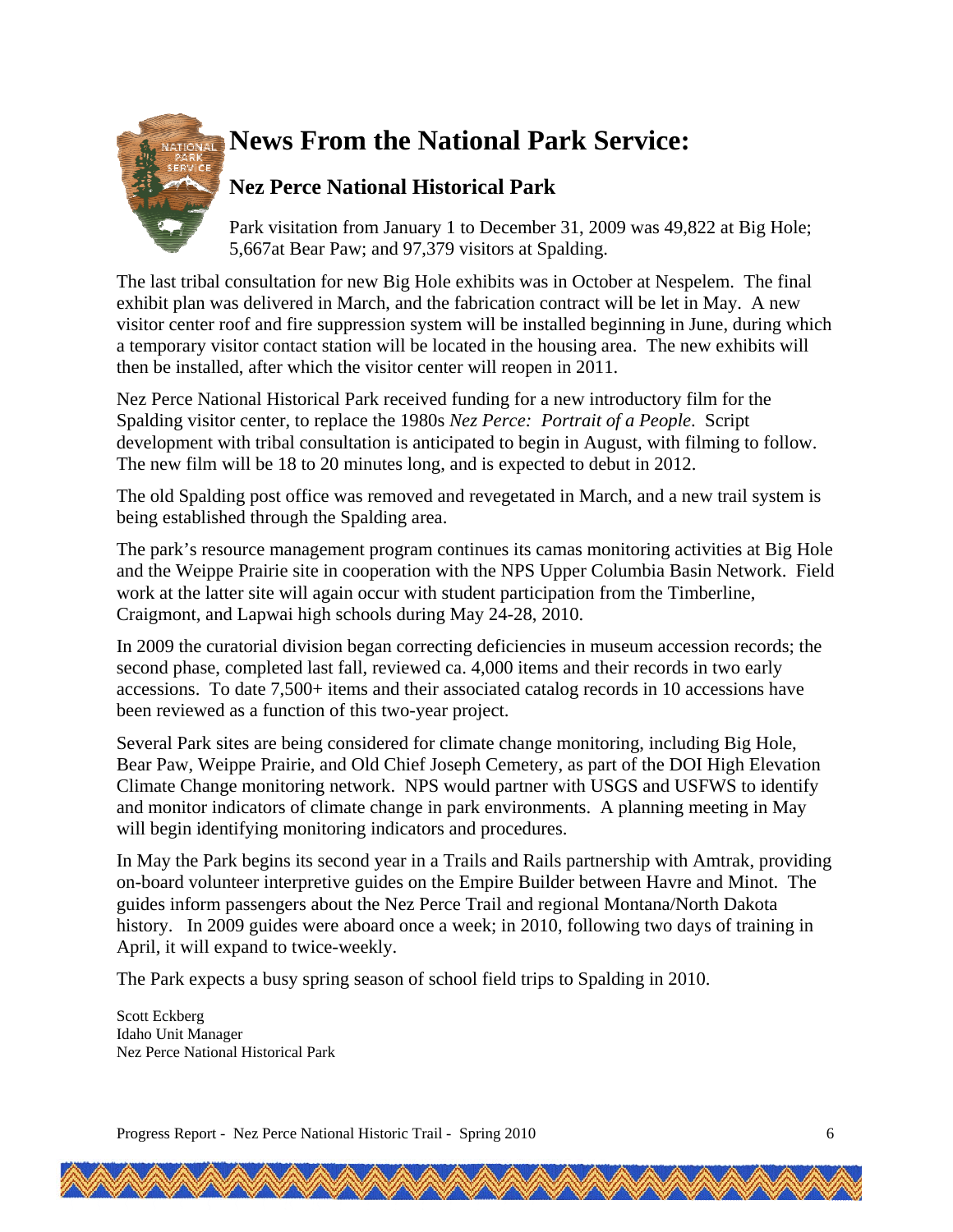## **New Faces Along the Trail:**

#### **Frank Guzman Selected as Salmon-Challis Forest Supervisor**

Intermountain Regional Forester Harv Forsgren recently named Frank Guzman as the Forest Supervisor for the Salmon-Challis National Forest. As Forest Supervisor Guzman will have responsibility for managing over 4.3 million acres in east central Idaho. The rugged and remote area of the Salmon-Challis is a highly desired destination for hunting, fishing, whitewater rafting, and many other popular recreational pursuits.

"Frank's extensive experience with the Forest Service makes him an excellent fit as the Forest Supervisor for the Salmon-Challis National Forest," said Forsgren.



Guzman received a Bachelor's Degree in Rangeland Resources from Oregon State University in 1989. He has served in various positions in the Forest Service, including forestry technician, range management specialist, and district ranger. Before coming to the Salmon-Challis Guzman was the Deputy Forest Supervisor on the Boise National Forest. Guzman replaces Bill Wood, who retired last year.

Guzman, his wife Jeri, and their two children look forward to making the move to Salmon. As a family they enjoy such activities as training and riding horses, whitewater rafting and hunting.

#### **Julie King Named Bitterroot National Forest Supervisor**



U.S. Forest Service Northern Regional Forester Leslie Weldon recently announced the selection of Julie King as Forest Supervisor of the Bitterroot National Forest.

King settled in the Bitterroot valley as the Deputy Forest Supervisor in November, 2008. She began her career on Caribou National Forest in 1988 in Montpelier, ID as a range conservationist. She was also zone range conservationist in Council Idaho before moving to Grants, NM, as a deputy district ranger. After moving to Heber, UT, she became district ranger for nine years addressing the many challenges of urban interface growth along forest boundary, fuels management, and two million visitors per year.

King grew up in Mt. Pleasant, UT, and received a B.S. in Range Management from Utah State University. Julie enjoys working with people and is looking forward to becoming more involved with local conservation and restoration efforts with community groups and projects on the Bitterroot NF. Julie and her husband Jay live in the Bitterroot valley with seven year old daughter Jasmine and five year old daughter Jaelyn, both adopted from China.

#### **New Personnel at Nez Perce National Historical Park**

Naomi Wood, who attends Salish-Kootenai College, will return to Spalding as a summer seasonal ranger.

Jannis Jocius was hired under the Student Career Experience Program (SCEP) as the Park's new natural resource specialist, Jannis recently completed her Master's Degree at the University of Idaho, and is now updating the Park's vegetation management program.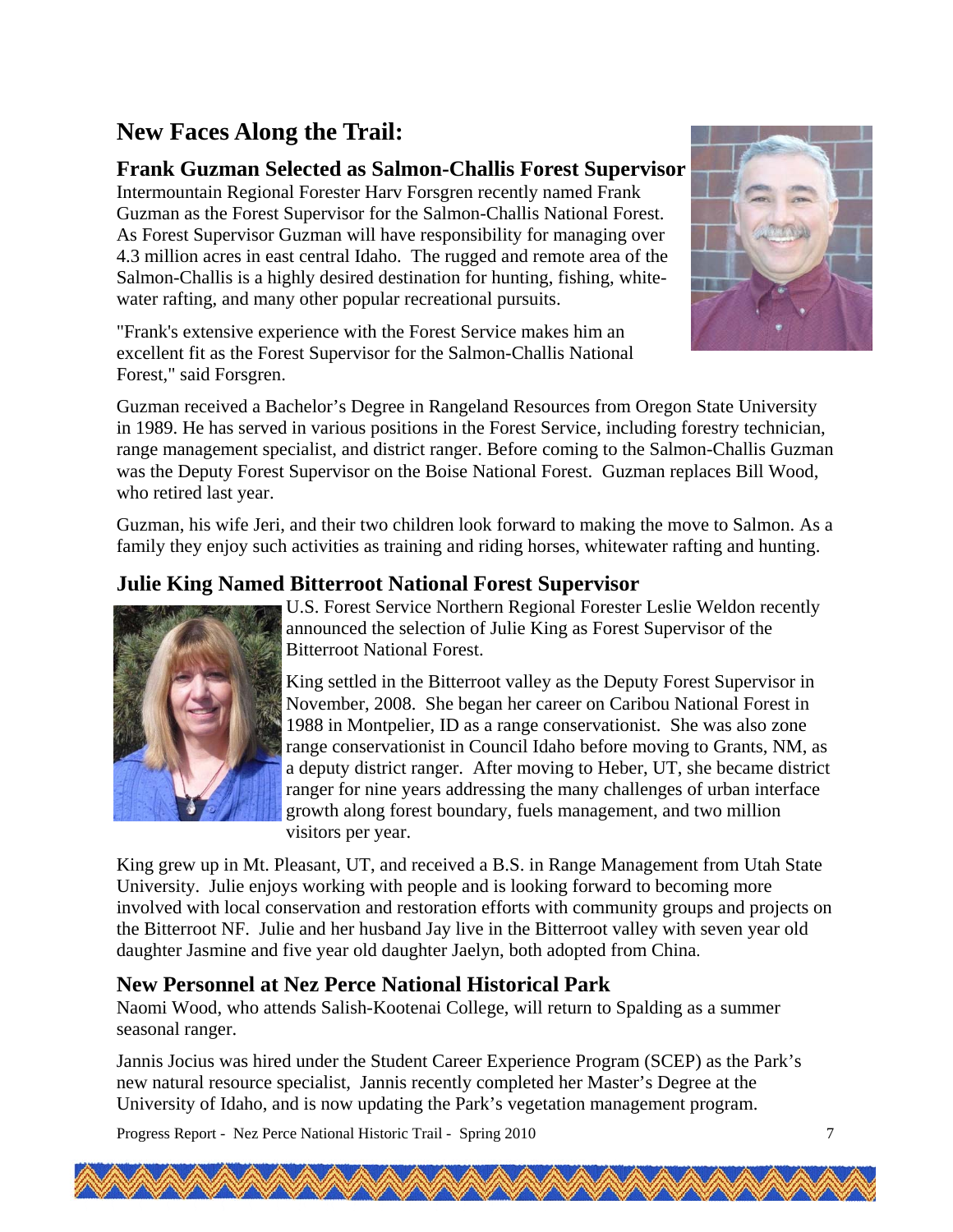### **New Faces Along the Trail, cont.:**

#### **Tom Reed Takes Over as Manager at Lee Metcalf Wildlife Refuge**

Tom Reed has had an interest in the outdoors since he was eight years old. At that young age his father put a shotgun in his hand and took him quail hunting in the Southern California desert.

"From that point on, I never missed an opportunity to hunt with my dad," said Reed, the new manager of the Lee Metcalf National Wildlife Refuge near Stevensville, MT.

He is a devoted student of wildlife and habitat management has worked all over the country, in a staggeringly diverse range of positions for a wide array of employers.

Reed is a graduate of Humboldt State University in



Northern California with a degree in wildlife management. Following graduation he went into construction, but soon found a position with the California Fish and Game Department at Honey Lake Wildlife Management Area. That work soon led to a position with California Waterfowl Association working in the Sacramento Valley.

He then began studying disease in waterfowl with the National Wildlife Health Resource Center and got his master's degree from the University of Wisconsin-Stevens Point.

Following graduate school Reed has worked in a number of places including, Northern California, Moses Lake, Wash., Washington, D.C. and Jackson, Wyo.

Reed said, with a new comprehensive conservation plan for the refuge currently in the works, it's an interesting time to be here.

Most of all, Reed is looking forward to working with the community to further the refuge's mission of providing a sanctuary for wildlife that also connects people with the places around them. He especially enjoys seeing the range of outreach efforts that Refuge staff members are already involved in, including getting youth interested in outdoor activities.

"Come enjoy your refuge," he said. "We work for you."

*Information from a Ravalli Republic article by Will Moss published February 7, 2010* 



The Bitterroot range as seen from the Lee Metcalf National Wildlife Refuge